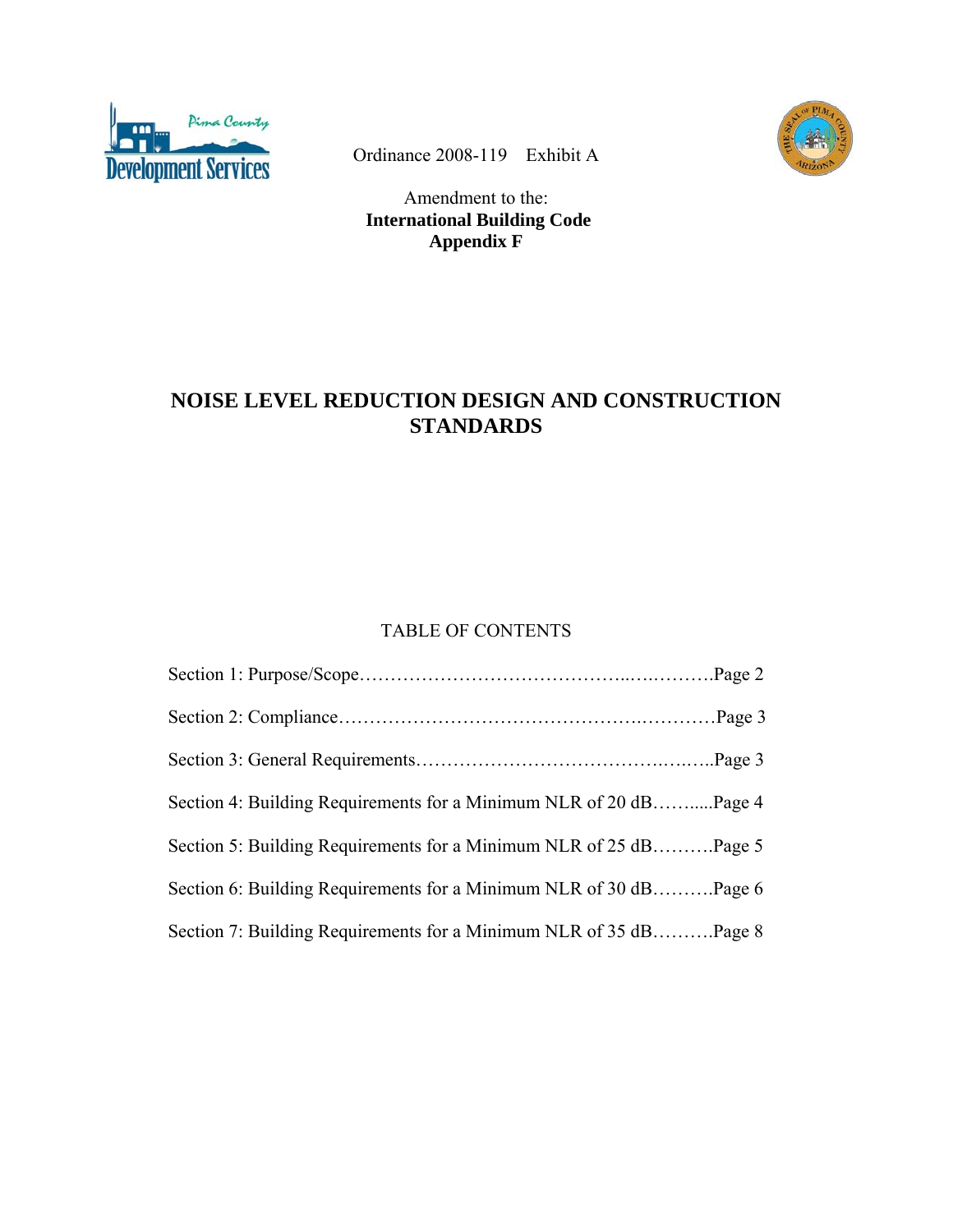## **NOISE LEVEL REDUCTION DESIGN AND CONSTRUCTION STANDARDS PIMA COUNTY, ARIZONA**

## **SECTION 1: PURPOSE/SCOPE**

Exterior noise may be isolated and reduced through construction techniques that selectively increase the sound insulating quality of the exterior of occupied structures. The following standards provide design and construction requirements for reduction of interior noise/sound levels from exterior sources for select new construction or use changes within Compatible Use Zones (CUZ) 3 and 4 pertaining to the Tucson International Airport (TIA) Airport Environs Zone and Noise Control Zones (NCZ) "A" and "B" pertaining to the Davis-Monthan Air Force Base (DMAFB) Airport Environs as identified in the Pima County Zoning Code, Chapter 18.57 Airport Environs and Facilities.

These standards apply to noise-sensitive land uses as defined in Chapter 18.57 and application includes all habitable areas of residential uses, all indoor areas where the primary purpose is to receive the public, all office areas (except those office areas subordinate and incidental to and colocated with primary uses which do not otherwise require sound attenuation), and all noise sensitive indoor areas or indoor areas where normal noise level is low, including libraries, schools, and religious facilities, in order to achieve a maximum interior noise level of 45 Ldn (day-night average sound level in decibels). A maximum interior noise level that is less than 45 Ldn is not required.

CUZ-3 contains the area within the 70 Ldn noise contour of TIA.

CUZ-4 contains the area between the 65 and the 70 Ldn noise contours of TIA. NCZ-A contains the area between the 65 and 70 Ldn noise contours of DMAFB. NCZ-B contains the areas between the 70 and 75 Ldn noise contours and the 75 and 80 Ldn noise contours and within the 80 Ldn noise contour of DMAFB.

Compliance for Territory in Vicinity as required per A.R.S. § 28-8482 is met through local adoption of the International Building Code and associated minimum energy efficiency requirements.

For a change of use of an existing structure located within NCZ "A" or "B" of the DMAFB airport environs on or after January 16, 2009, the standards apply to the affected areas of the existing structure up to and including the entire structure if the use of the existing structure is changed to one or more uses which require noise level reduction.

Residential uses existing within NCZ "A" or "B" of the DMAFB airport environs on January 16, 2009 may expand provided that the habitable areas of new construction conform to requirements for noise level reduction.

If the gross-floor area of a non-residential structure or use existing within NCZ "A" or "B" of the DMAFB airport environs on January 16, 2009 is expanded by less than fifty percent, the requirements for noise level reduction, if applicable, apply only to the area of expansion. If the gross floor area the non-residential structure or use is expanded by fifty percent or more, the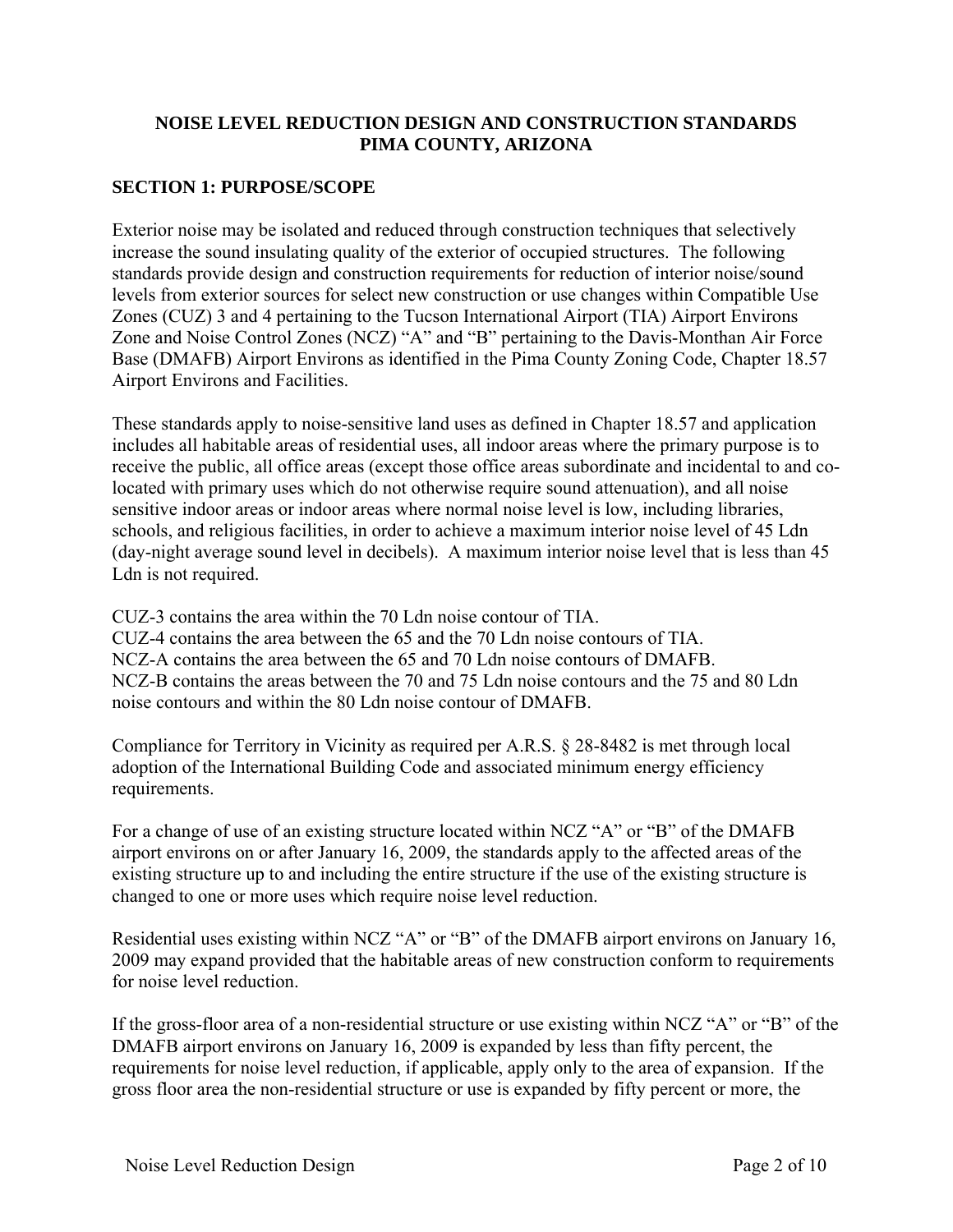requirements for noise level reduction, if applicable, apply to the entire non-residential structure or use.

## **SECTION 2: COMPLIANCE**

The following standards, combined with other currently adopted Pima County building codes, shall be deemed to meet the noise level reduction values specified herein of 20, 25, 30, and 35 decibels (dB). Alternate construction and design standards certified by an Arizona-registered architect or engineer as achieving a maximum interior noise level of 45 dB at the time of final construction shall also be deem to meet the required noise level reduction. Manufactured homes that are documented as built to provide sound attenuation meeting the 45 Ldn maximum interior noise level are exempt from provisions of the Noise Level Reduction Construction and Design Standards.

## **SECTION 3: GENERAL REQUIREMENTS**

- A. The Noise Level Reduction (NLR) standards specified herein may be achieved by any suitable combination of building designs, choices of building materials, and execution of construction details in accordance with established architectural and acoustical principles.
- B. Compliance with the construction standards herein is sufficient to comply with the NLR requirements specified in the various noise zones. A variety of assumptions were necessary to develop these standards. If the plans and specifications submitted do not indicate compliance with the construction standards herein, the applicant shall provide a written statement from an Arizona-registered architect or engineer certifying that the construction of the building as indicated in the plans and specifications will result in a maximum interior noise level of 45 dB.
- C. Sound Transmission Class (STC) ratings for windows and doors are valid only if they are determined by laboratory (not field) tests performed by an independent laboratory for the product. A rating estimated for glass alone is not an acceptable substitute for STC tests of windows and doors, except for determining the rating of sidelights and transoms. Likewise, ratings estimated for door leafs alone are not an acceptable substitute for STC ratings of doors. The installed products must have the same composition and overall configuration of storm panels, glass type (laminated, tempered, or float glass), glass thickness, spacing between panes of insulated glass, door core, gaskets, weatherstripping, door bottom seals, thresholds, etc., and the same overall configuration as the tested assembly. The overall configuration includes the operational type (casement, double hung, fixed, slider, etc.) in the case of windows, and the general size of glazing  $(\frac{1}{8} - \frac{1}{4} - \frac{1}{2})$ , or full-view) in the case of doors.
- D. Door sidelights and door and window transoms shall be considered "windows" and shall meet provisions for windows. For these products it is acceptable to reference the STC rating of the glass alone. However, for the adjacent windows and doors it is still necessary to reference STC tests for the entire assembly, not just the glass or door leaf.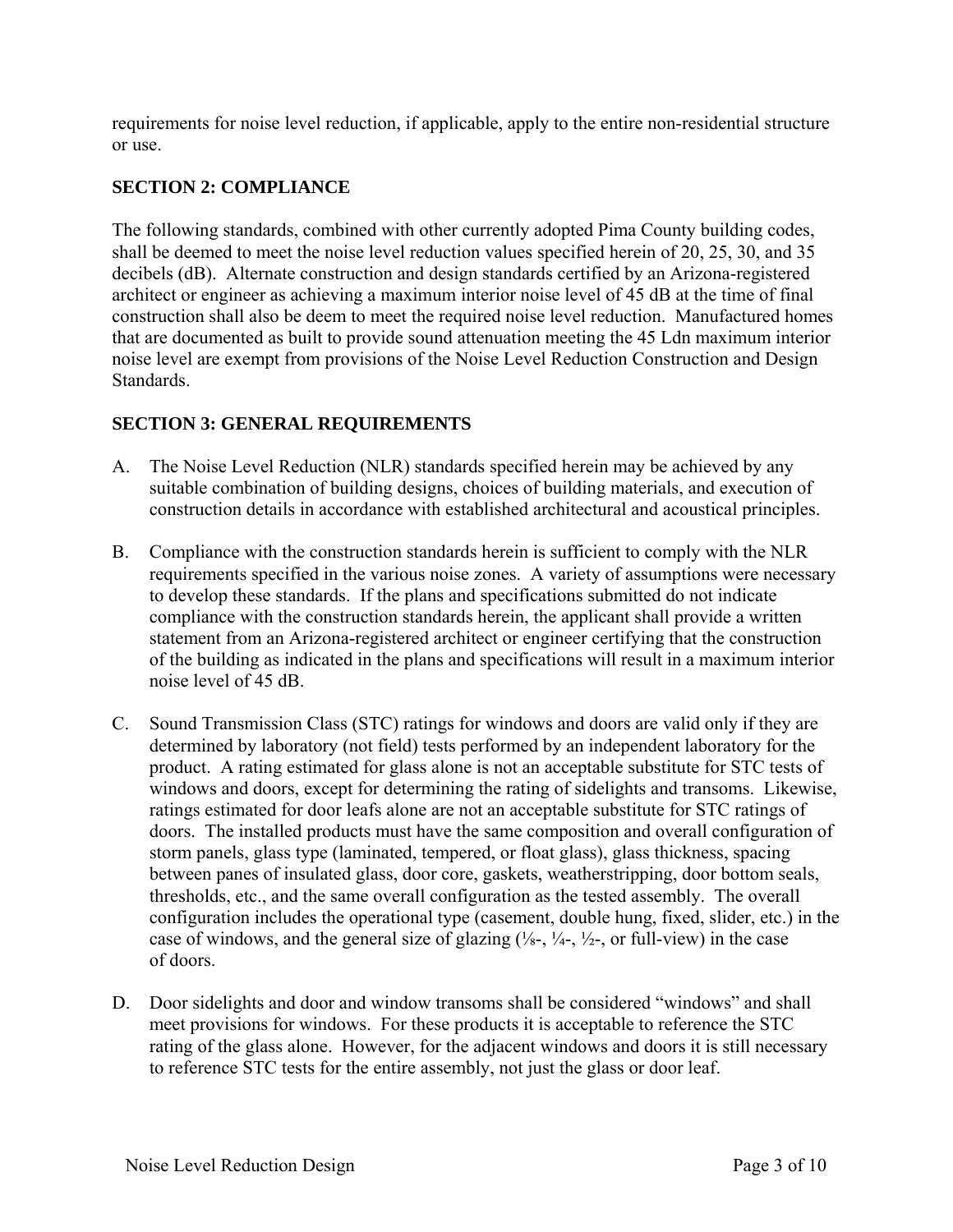E. In order to achieve the STC ratings specified herein, special measures are necessary to install doors and windows. These include use of non-hardening (acoustical) caulk at all hidden surfaces, flexible caulk at all exposed surfaces, and solid continuous blocking to fill all voids over  $\frac{1}{4}$  inch around windows and doors.

## **SECTION 4: BUILDING REQUIREMENTS FOR A MINIMUM NLR OF 20 dB**

#### **A. Windows**

- 1. Windows shall have a laboratory sound transmission class rating of at least STC 28; or
- 2. Glass shall be at least 3/16 inch thick and sealed per Section 3(E).

#### **B. Floors, Foundations, and Basements**

If the crawl spaces do not have masonry walls, a massive barrier panel must be used as a skirt connecting the bottom of the walls to the ground. Two-inch thick precast concrete panels are ideal barrier skirts. Alternatively,  $2x4$  pressure-treated wood studs with  $\frac{3}{4}$  inch pressure-treated plywood on each side may be used, as long as the joints between the plywood are covered with batten strips. In flood zones, use double-swing plywood flood gates in lieu of vents to the extent allowable by code.

#### **C. Ventilation and Wall and Roof Penetrations**

- 1. In-window, through-wall, or through-floor air-conditioning, ventilating, or heating units shall not be used.
- 2. Through-the-wall/door mailboxes or mail slots shall not be used.
- 3. A mechanical ventilation system shall be installed that will provide the minimum air circulation and fresh air supply requirements for various uses in occupied rooms without the need to open any windows, doors, or other openings to the exterior.
- 4. All vent ducts, including those for bathroom exhaust fans and dryers, connecting the interior space to the outdoors shall be rigid metal and contain at least two 90º bends, or one 90º bend and a total length of at least 20 feet (or the maximum allowed by the dryer manufacturer).
- 5. Vented wood stoves shall not be used. Where vented fireplaces or vented gas-powered prefabricated units are used, provide acoustical chimney top dampers and use tight fitting ¼ inch tempered glass fireplace doors.
- 6. Vented fuel-burning appliances (e.g., gas dryers, gas fire places, oil or gas furnaces, and gas water heaters) shall not be located in habitable spaces (e.g., kitchens, living rooms, bedrooms, etc.). Vent ducts for fuel-burning appliances in non-habitable spaces (e.g., closets and attics) shall have double-wall sheet metal construction.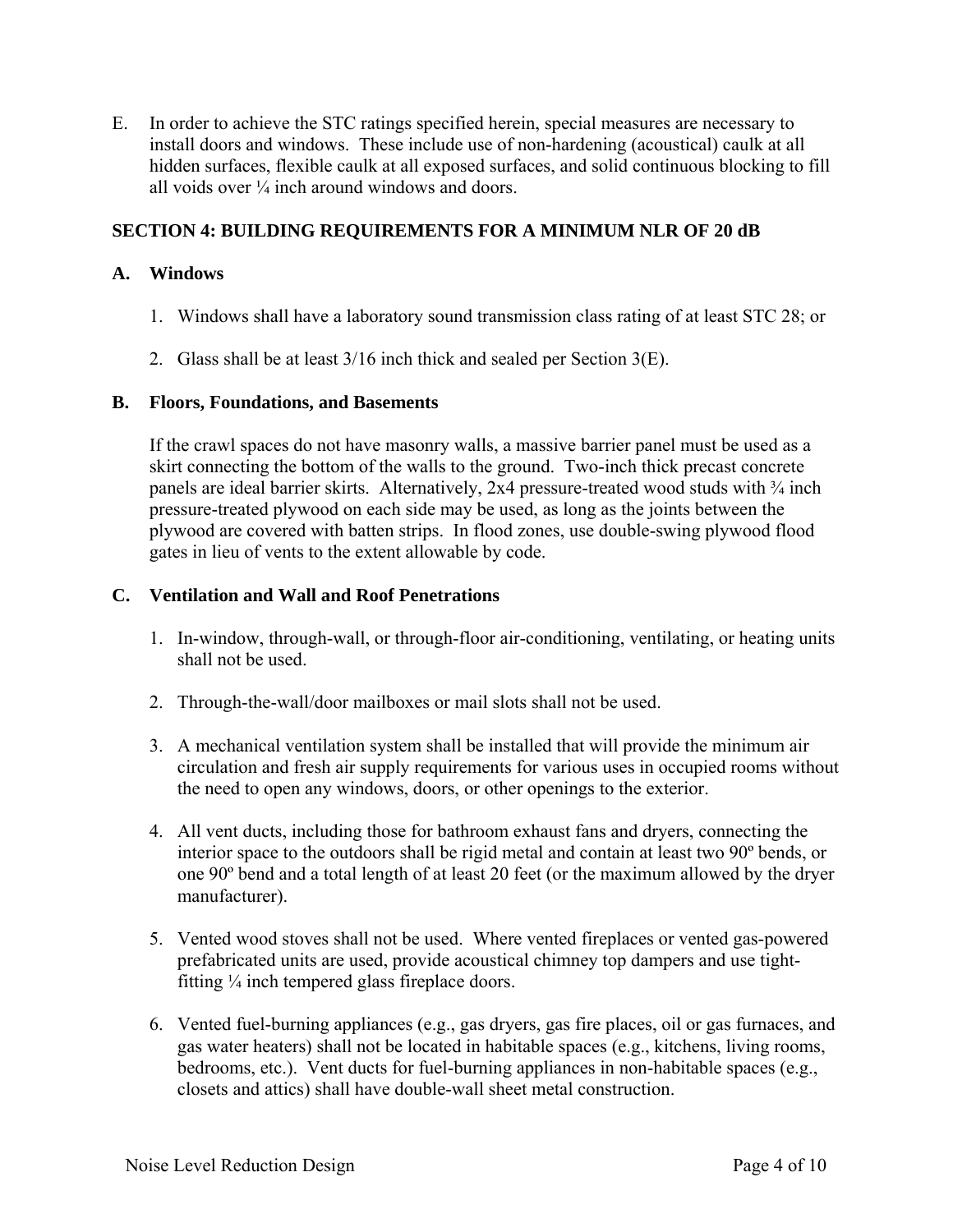- 7. All ducts in attics shall be rigid metal.
- 8. Dryers shall be located in attics or other non-habitable spaces. Dryer ducts shall be rigid metal.

## **SECTION 5: BUILDING REQUIREMENTS FOR A MINIMUM NLR OF 25 dB**

#### **A. Exterior Walls**

Where non-framed walls are used, walls shall be a minimum four inches thick normal weight earthen or cementitious material, or of materials having an overall sound transmission class rating of at least STC 47.

#### **B. Windows**

- 1. If the exterior windows and doors together comprise less than 20% of the Total Exterior Wall Area, the windows shall have a laboratory sound transmission class rating of at least STC-28.
- 2. If the exterior windows and doors together comprise 20-35% of the Total Exterior Wall Area, the windows shall have a laboratory sound transmission class rating of at least STC-30.
- 3. If the exterior windows and doors together comprise more than 35% of the Total Exterior Wall Area, the windows shall have a laboratory sound transmission class rating of at least STC-32.

#### **C. Doors**

For rooms with at least one exterior wall, if exterior windows and doors together comprise 20% or more of the Total Exterior Wall Area, the doors shall have a laboratory sound transmission class rating of at least STC-29.

#### **D. Roof-Ceiling Assembly**

- 1. Roof framing members shall be at least 14 inches deep for their entire span.
- 2. Attic access panels shall be constructed of  $\frac{3}{4}$  inch thick plywood and shall have continuous neoprene bulb seals.
- 3. Skylights shall not be provided.

#### **E. Floors, Foundations, and Basements**

 If the crawl spaces do not have masonry walls, a massive barrier panel must be used as a skirt connecting the bottom of the walls to the ground. Two-inch thick precast concrete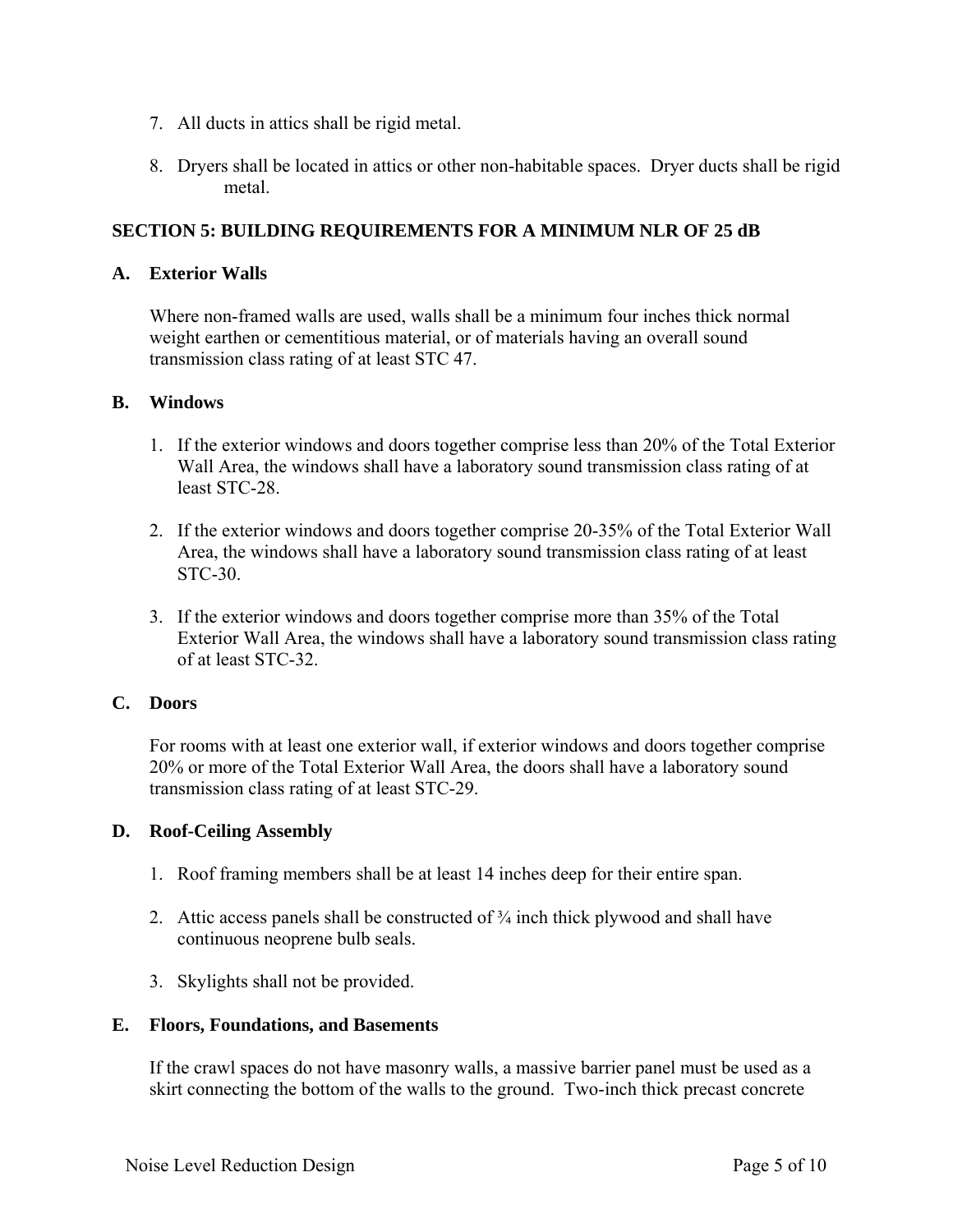panels are ideal barrier skirts. Alternatively, 2x4 pressure-treated wood studs with  $\frac{3}{4}$  inch pressure-treated plywood on each side may be used, as long as the joints between the plywood are covered with batten strips. In flood zones, use double-swing plywood flood gates in lieu of vents to the extent allowable by code.

## **F. Ventilation and Wall and Roof Penetrations**

- 1. In-window, through-wall, or through-floor air-conditioning, ventilating, or heating units shall not be used.
- 2. Through-the-wall/door mailboxes or mail slots shall not be used.
- 3. A mechanical ventilation system shall be installed that will provide the minimum air circulation and fresh air supply requirements for various uses in occupied rooms without the need to open any windows, doors, or other openings to the exterior.
- 4. All vent ducts, including those for bathroom exhaust fans and dryers, connecting the interior space to the outdoors shall be rigid metal and contain at least two 90º bends, or one 90º bend and a total length of at least 20 feet (or the maximum allowed by the dryer manufacturer).
- 5. Vented wood stoves shall not be used. Where vented fireplaces or vented gas-powered prefabricated units are used, provide acoustical chimney top dampers and use tight fitting ¼ inch tempered glass fireplace doors.
- 6. Vented fuel-burning appliances (e.g., gas dryers, gas fire places, oil or gas furnaces, and gas water heaters) shall not be located in habitable spaces (e.g., kitchens, living rooms, bedrooms, etc.). Vent ducts for fuel-burning appliances in non-habitable spaces (e.g., closets and attics) shall have double-wall sheet metal construction.
- 7. All ducts in attics shall be rigid metal.
- 8. Dryers shall be located in attics or other non-habitable spaces. Dryer ducts shall be rigid metal.

## **SECTION 6: BUILDING REQUIREMENTS FOR A MINIMUM NLR OF 30 dB**

## **A. Exterior Walls**

- 1. Where framed walls are used, single-leaf resilient channels shall be used between the studs and the gypsum board.
- 2. Where non-framed walls are used, walls shall be a minimum four inches thick normal weight earthen or cementitious material, or of materials having an overall sound transmission class rating of at least STC 47.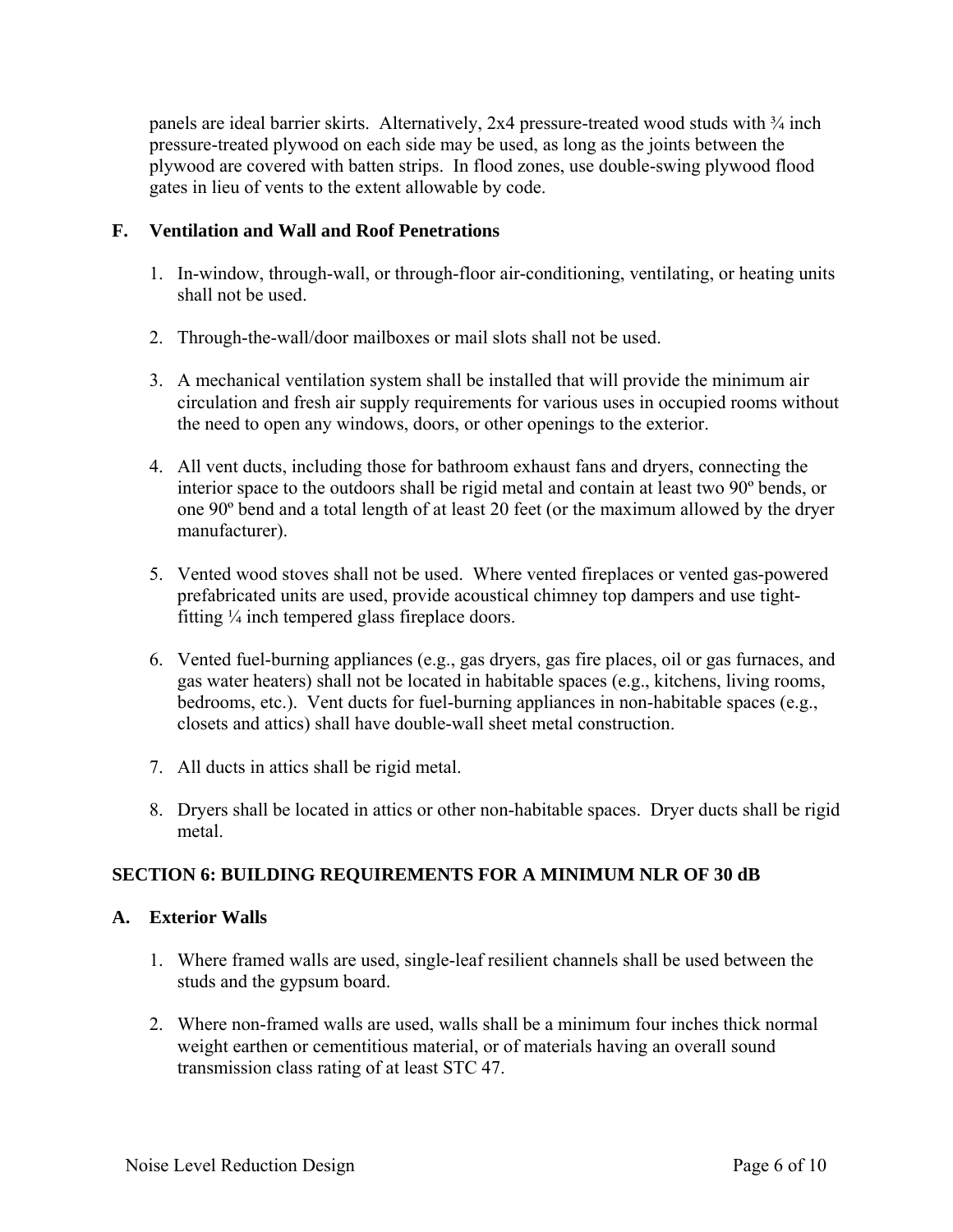## **B. Windows**

- 1. If the exterior windows and doors together comprise 20% or less of the Total Exterior Wall Area, the windows shall have a laboratory sound transmission class rating of at least STC-34.
- 2. If the exterior windows and doors together comprise more than 20% of the Total Exterior Wall Area, the windows shall have a laboratory sound transmission class rating of at least STC-36.

## **C. Doors**

- 1. If the exterior windows and doors together comprise less than 20% of the Total Exterior Wall Area, the doors shall have a laboratory sound transmission class rating of at least STC 31.
- 2. If the exterior windows and doors together comprise 20% or more of the Total Exterior Wall Area, the doors shall have a laboratory sound transmission class rating of at least STC 34.
- 3. Interior doors between occupied spaces and attached garages, unfinished attics, or other non-habitable spaces with an exterior wall or ceiling shall have a laboratory sound transmission class rating of at least STC 29.

## **D. Roof-Ceiling Assembly**

- 1. Roof framing members shall be at least 14 inches deep for their entire span.
- 2. Attic access panels shall be constructed of  $\frac{3}{4}$  inch thick plywood and shall have continuous neoprene bulb seals.
- 3. Skylights shall not be provided.

## **E. Floors, Foundations, and Basements**

 If the crawl spaces do not have masonry walls, a massive barrier panel must be used as a skirt connecting the bottom of the walls to the ground. Two-inch thick precast concrete panels are ideal barrier skirts. Alternatively,  $2x4$  pressure-treated wood studs with  $\frac{3}{4}$  inch pressure-treated plywood on each side may be used, as long as the joints between the plywood are covered with batten strips. Use acoustical louvers for all vents. In flood zones, use double-swing plywood flood gates in lieu of vents to the extent allowable by code.

## **F. Ventilation and Wall and Roof Penetrations**

1. In-window, through-wall, or through-floor air-conditioning, ventilating, or heating units shall not be used.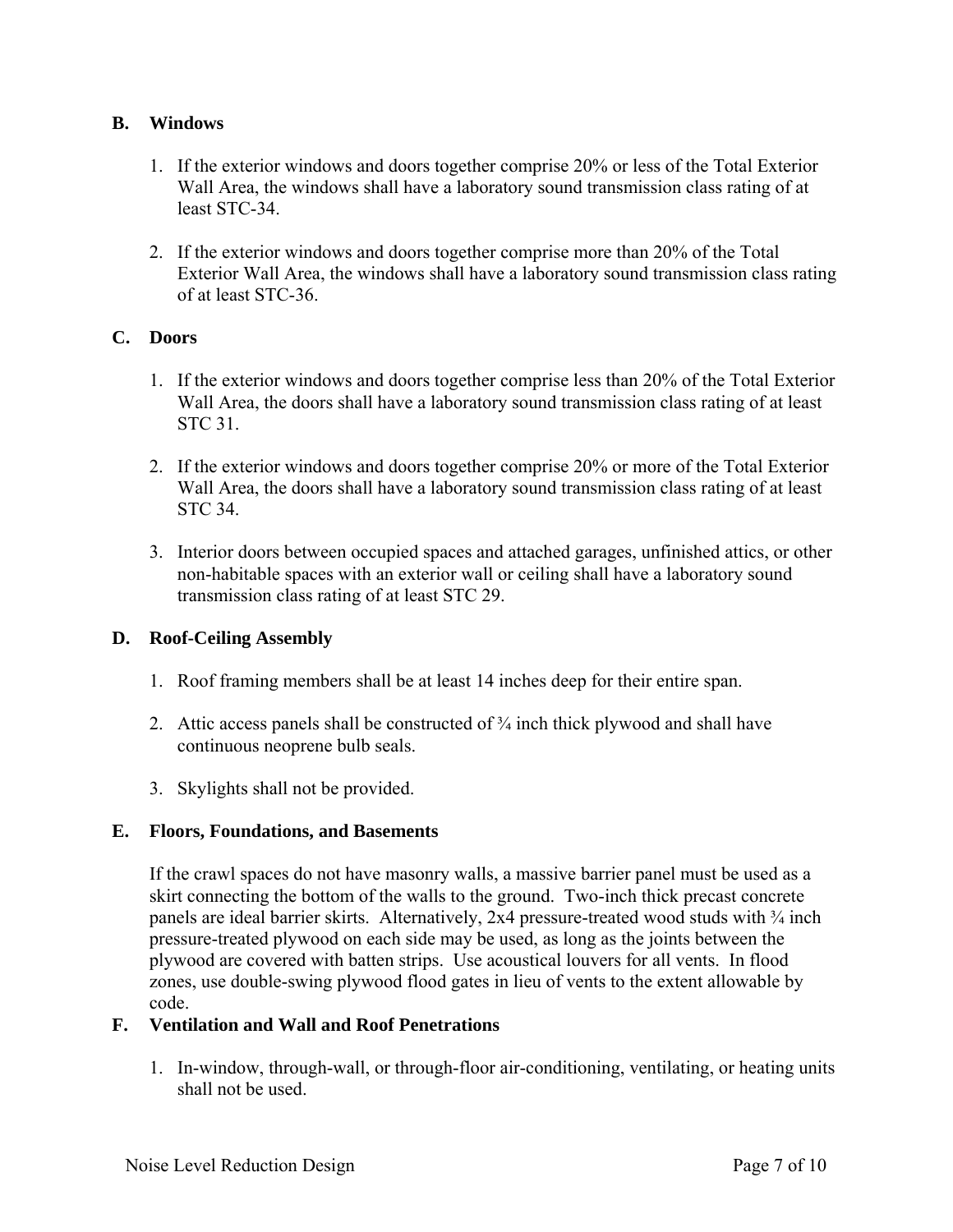- 2. Through-the-wall/door mailboxes or mail slots shall not be used.
- 3. A mechanical ventilation system shall be installed that will provide the minimum air circulation and fresh air supply requirements for various uses in occupied rooms without the need to open any windows, doors, or other openings to the exterior.
- 4. All vent ducts, including those for bathroom exhaust fans and dryers, connecting the interior space to the outdoors shall be rigid metal and contain at least two 90º bends, or one 90º bend and a total length of at least 20 feet (or the maximum allowed by the dryer manufacturer).
- 5. Vented fireplaces, wood stoves, or gas-powered prefabricated units shall not be used.
- 6. Vented fuel-burning appliances (e.g., gas dryers, gas fire places, oil or gas furnaces, and gas water heaters) shall not be located in habitable spaces (e.g., kitchens, living rooms, bedrooms, etc.). Vent ducts for fuel-burning appliances in non-habitable spaces (e.g., closets and attics) shall have double-wall sheet metal construction.
- 7. All ducts in attics shall be rigid metal.
- 8. Dryers shall be located in attics or other non-habitable spaces. Dryer ducts shall be rigid metal.

## **SECTION 7: BUILDING REQUIREMENTS FOR A MINIMUM NLR OF 35 dB**

#### **A. Exterior Walls**

- 1. For framed walls:
	- a. If exterior windows and doors together comprise less than 15% of the Total Exterior Wall Area, single-leaf resilient channels shall be used between the studs and gypsum board.
	- b. If exterior windows and doors together comprise 15 to 30% of the Total Exterior Wall Area, the studs shall be 2x4 studs staggered on 2x6 plates (if the studs need to be 2x6 for structural reasons, use 2x6 studs staggered on 2x8 plates.)
	- c. If exterior windows and doors together comprise more than 30% of the Total Exterior Wall Area, the studs shall be 2x4 studs staggered on 2x6 plates (if the studs need to be 2x6 for structural reasons, use 2x6 studs staggered on 2x8 plates), and two layers of ½ inch gypsum board shall be provided at the interior surface of the room.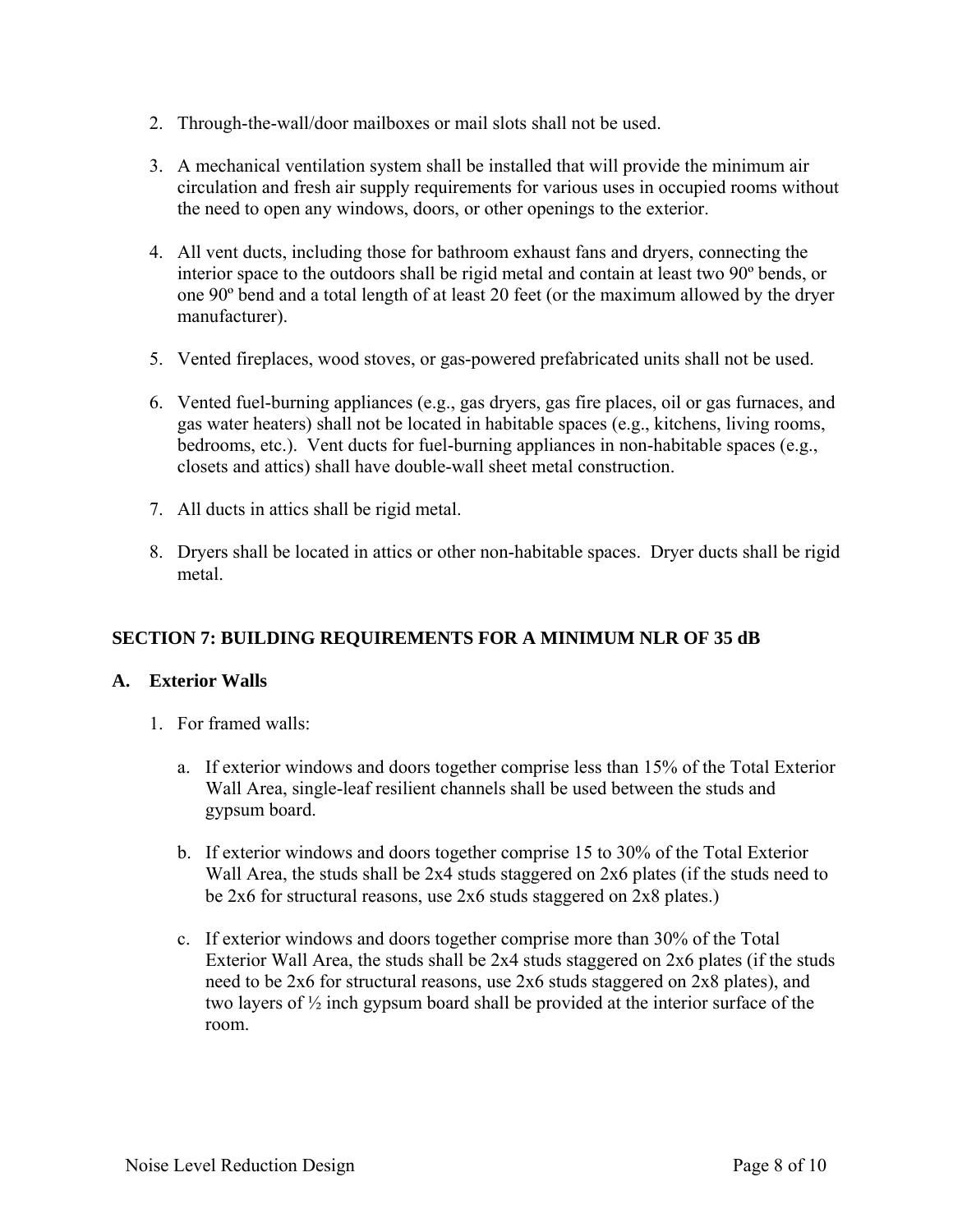2. Where non-framed walls are used, walls shall be a minimum four inches thick normal weight earthen or cementitious material, or of materials having an overall sound transmission class rating of at least STC 47.

#### **B. Windows**

- 1. If the exterior windows and doors together comprise less than 20% of the Total Exterior Wall Area, the windows shall have a laboratory sound transmission class rating of at least STC-38.
- 2. If the exterior windows and doors together comprise 20% or more of the Total Exterior Wall Area, the windows shall have a laboratory sound transmission class rating of at least STC-42.

#### **C. Doors**

- 1. If the exterior windows and doors together comprise 30% or less of the Total Exterior Wall Area, the doors shall have a laboratory sound transmission class rating of at least STC 37.
- 2. If the exterior windows and doors together comprise more than 30% of the Total Exterior Wall Area, the doors shall have a laboratory sound transmission class rating of at least STC 40.
- 3. Interior doors between occupied spaces and attached garages, unfinished attics, or other non-habitable spaces with an exterior wall or ceiling shall have a laboratory sound transmission class rating of at least STC 29.

## **D. Roof-Ceiling Assembly**

- 1. Recessed lights shall not be used in top-floor ceilings.
- 2. Roof framing members shall be at least 14 inches deep for their entire span.
- 3. Attic access panels shall be constructed of  $\frac{3}{4}$  inch thick plywood and shall have continuous neoprene bulb seals.
- 4. Skylights shall not be provided.

#### **E. Floors, Foundations, and Basements**

 If the crawl spaces do not have masonry walls, a massive barrier panel must be used as a skirt connecting the bottom of the walls to the ground. Two-inch thick precast concrete panels are ideal barrier skirts. Alternatively,  $2x4$  pressure-treated wood studs with  $\frac{3}{4}$  inch pressure-treated plywood on each side may be used, as long as the joints between the plywood are covered with batten strips. Use acoustical louvers for all vents. In flood